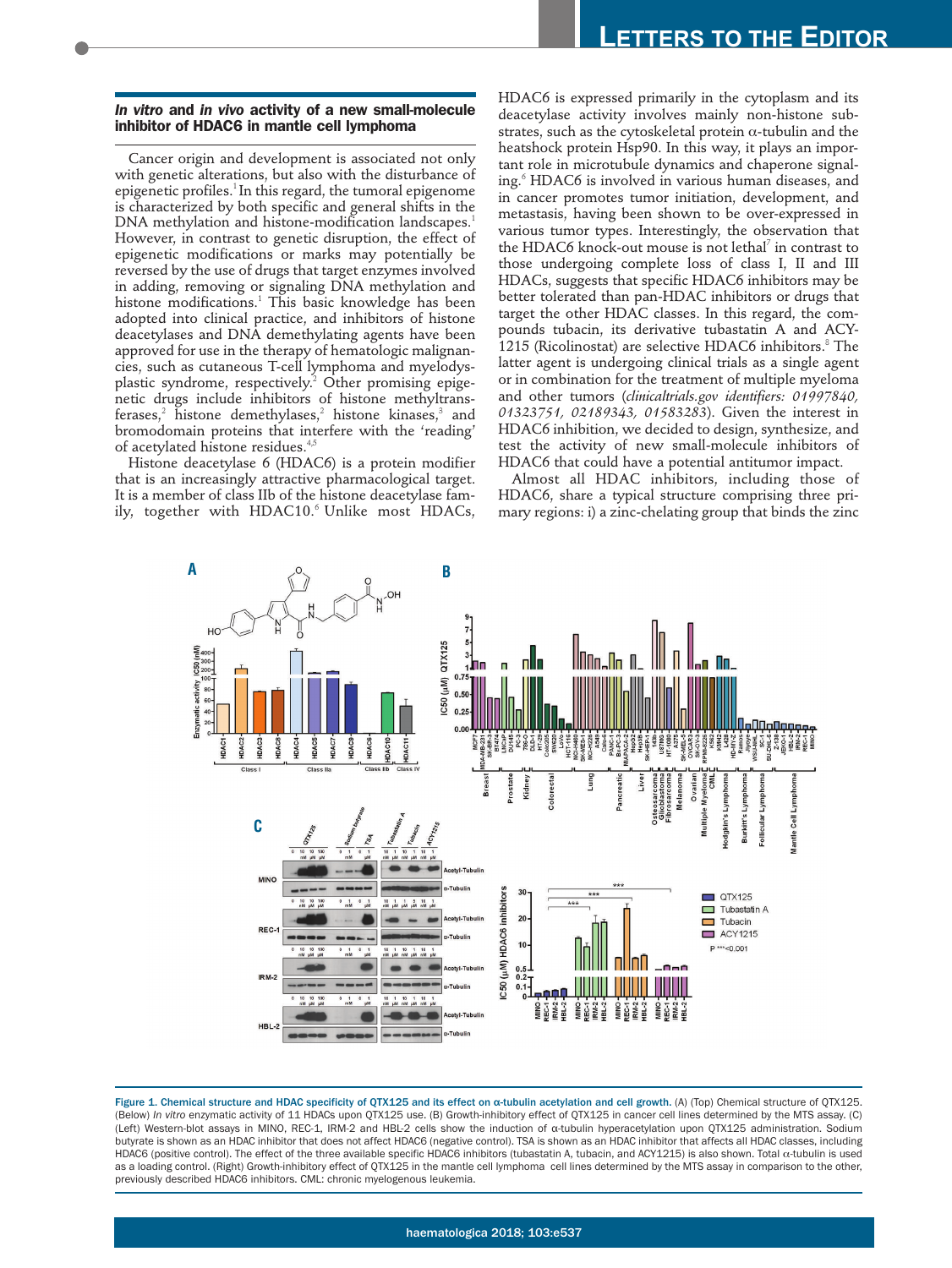ion present at the active site, preventing activation of the enzyme (typically, a hydroxamic acid in HDAC6 inhibitors); ii) a hydrophobic linker region that mimics the 1,4-butylene alkyl chain of the lysine residue present in the natural substrates of HDACs; and iii) a filling-cap group, usually an aromatic or heteroaromatic ring, that binds to the substrate-binding region of the enzyme and fills the entrance to the hydrophobic channel. Variations in one or more of these regions may result in greater selectivity to one isoform than the others. Thus, the HDAC6 hydrophobic channel appears wider than that of other HDAC subtypes, suggesting that replacement of the traditional alkyl chain linker with bulkier and shorter aromatic moieties might enhance HDAC6 selectivity. Taking into account these HDAC6 inhibitor structures, the structural differences between HDAC6 and other HDAC isoforms (and also the structural information of our previously developed HDAC inhibitors<sup>9</sup>), a new potential HDAC6 selective inhibitor was designed and synthesized:  $\alpha$ TX125 [3-(3-furyl)-N-{4-[(hydroxyamino)carbonyl]benzyl}-5-(4-hydroxyphenyl)-

1H-pyrrole-2-carboxamide] (Figure 1A). QTX125 was synthesized by means of a 7-step synthetic procedure, starting with an aldol condensation reaction of 4-hydroxyacetophenone with 3-furaldehyde to obtain the corresponding α,β-unsaturated ketone. This ketone was then treated with ethyl nitroacetate and triethylamine, the mixture obtained being oxidized by means of the Nef reaction with sodium ethoxide to yield the corresponding γ-ketoester. Through a cyclization reaction of this ester in the presence of ammonium salts, $10$  good yields of the ethyl 3-(furan-3-yl)-5-(4-hydroxyphenyl)-1H-pyrrole-2 carboxylate were obtained. Deprotection of the methyl ester group of the pyrrole, and coupling with the methyl 4-(aminomethyl)benzoate yielded the corresponding amide. Further elaboration produced the final hydroxamic acid. It is noteworthy that, as designed, the synthesis is well-suited to kilogram-scale production.

The selectivity of QTX125 for inhibiting HDAC6 function in comparison with all the other HDACs was measured by determining the *in vitro* enzymatic activity of 50 µM of each acetylated AMC-labeled peptide substrate



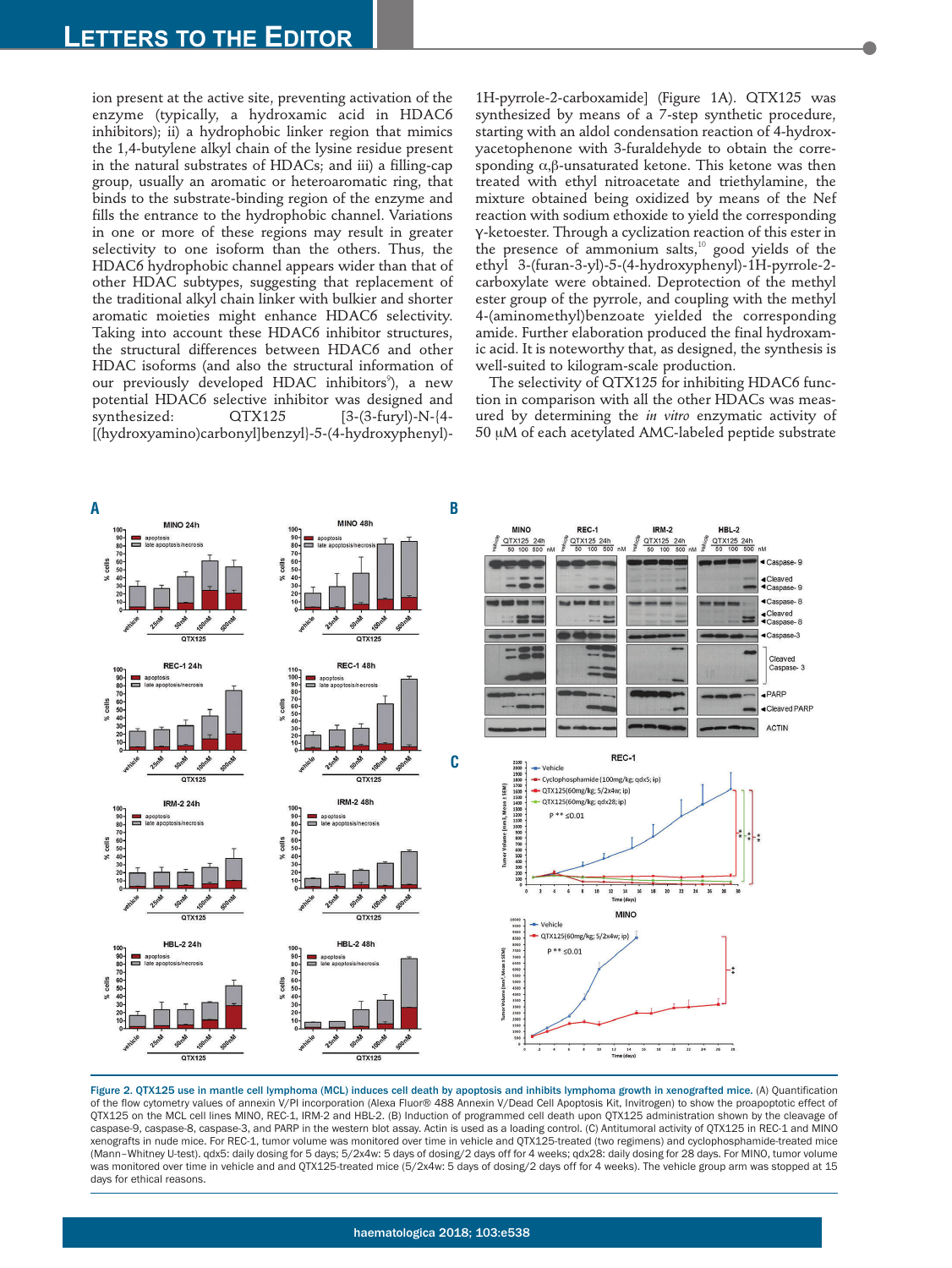

Figure 3. OTX125 use in primary mantle cell lymphoma (MCL) samples and normal blood. (A) Effect of OTX125 in cell viability determined by flow cytometry of AnnexinV/7AAD negative cells in primary MCL samples from the patients AA3319 and AA9683. IC50 values are shown for each sample. (B) Effect of QTX125 in cell viability determined by flow cytometry of AnnexinV/7AAD negative cells in peripheral blood mononuclear cells (PBMCs), CD3<sup>+</sup> and CD19+ cells obtained from healthy donors (n=4). IC50 values are shown for each sample.

and an optimal concentration of the corresponding enzyme (HDAC1, HDAC2, HDAC3, HDAC4, HDAC5, HDAC6, HDAC7, HDAC8, HDAC9, HDAC10 and HDAC11) (*Online Supplementary Appendix*). QTX125 demonstrated an exceptional specificity for inhibiting HDAC6 enzymatic activity (Figure 1A). To test the capacity of QTX125 as an antitumor agent, we first determined the 72-hour IC50 values using the MTS [3-(4,5 dimethylthiazol-2-yl)-5-(3-carboxymethoxyphenyl)-2-(4 sulfophenyl)-2H-tetrazolium] assay in a panel of 48 human cancer cell lines, including solid tumors (breast, prostate, kidney, colorectal, lung, pancreas, liver, osteosarcoma, glioblastoma, fibrosarcoma, melanoma, and ovarian cancer), and hematologic malignancies [chronic myelogenous leukemia, multiple myeloma, Hodgkin lymphoma, Burkitt cell lymphoma, follicular lymphoma, and mantle cell lymphoma (MCL)] (*Online Supplementary Appendix*). We observed that QTX125 had the strongest growth-inhibitory effect in Burkitt cell lymphoma, follicular lymphoma, and MCL (Figure 1B).

Mantle cell lymphoma therapy constitutes an unmet medical need because there is no single accepted treatment approach for the disease.<sup>11</sup> R-CHOP (rituximab, cyclophosphamide, doxorubicin, vincristine, prednisone) is a common first-line therapeutic approach, but is of limited duration.<sup>12</sup> Due to the antitumoral effect of  $\alpha$ TX125 in MCL cell lines and its specificity in blocking HDAC6 activity that we observed here, we decided to characterize in detail QTX125 in MCL, further encouraged by the finding that HDAC6 activity is essential for MCL growth.<sup>13</sup> The growth-inhibitory effect of QTX125 at nanomolar levels in the aforementioned MCL cell lines was confirmed by the 3-(4,5-dimethylthiazol-2-yl)-2,5 diphenyltetrazolium bromide (MTT) assay, and the cell count of alive cells by trypan blue staining and by flow cytometry of AnnexinV/PI (*Online Supplementary Figure S1*). A further analysis of the MCL cell lines MINO, REC-1, IRM-2 and HBL-2 also showed that the use of QTX125 induced dose-dependent hyperacetylation of  $\alpha$ -tubulin (Figure 1C), the best known target of HDAC6, thus providing further validation that the drug targets this particular enzyme. Trichostatin A was used as a general inhibitor for HDAC classes I, IIa, IIB (including HDAC6) and IV, whereas sodium butyrate was used as an HDAC inhibitor that does not affect HDAC6 (Figure  $1C$ ).<sup>14</sup> The three available HDAC6 inhibitors (tubastatin A, tubacin, and ACY1215) were also used as specific positive controls for HDAC6-inhibition-mediated hyperacetylation of α-tubulin (Figure 1C). Importantly, QTX125 was able to induce α-tubulin acetylation even at 10 nM concentration, whereas the other HDAC6 inhibitors did not (Figure 1C). In our MCL cell lines, and with QTX125, we did not observe any increase in CD20 expression as occurs with other HDAC6 inhibitors in Burkitt and diffuse large B-cell lymphoma cell lines<sup>15</sup> (*Online Supplementary Figure S2*). Strikingly, QTX125 was the most powerful inhibitor of growth in the MCL cell lines compared with the other three HDAC6 inhibitors reported (Figure 1C).

We also showed that the observed inhibition of cell proliferation upon QTX125 administration was associated with the induction of subsequent apoptosis demonstrated by annexin V/propidium iodide double staining (Figure 2A) and the cleavage of caspase-9, caspase-8, caspase-3, and PARP (Figure 2B) (*Online Supplementary Appendix*). Finally, we translated our experiments from the *in vitro* assays described above to the *in vivo* setting of a mouse model. The antitumor activity of QTX125 was evaluated using REC-1 cells xenografted in nude mice (*Online Supplementary Appendix*). We randomly selected 8 mice as the control group treated with vehicle and another 8 for QTX125 treatments (intraperitoneal administration of 60 mg/kg in two different regimens). Tumor volume was monitored every two days. The use of the HDAC6 inhibitor QTX125 was significantly associated with the inhibition of lymphoma growth in comparison to the control group (Figure 2C). The extent of blockage of tumor growth was similar to that observed in xenografted lymphomas treated with cyclophosphamide, a DNA alkylating drug commonly used in MCL therapy.11,12 Use of QTX125 was also associated with the growth inhibition of a second xenografted MCL cell line, MINO (Figure 2C). The cytotoxicity of QTX125 was also evaluated in 2 primary samples obtained from patients with MCL (see *Online Supplementary Table S1* for details of patients' samples). Incubation with QTX125 strongly reduced cell viability, with IC50 values of 0.120 and 0.182 μM. (Figure 3A). Non-malignant lymphocytes, such as peripheral blood mononuclear cells (PBMCs), CD3<sup>+</sup> cells (T cells) and CD19<sup>+</sup> (B cells) were more resistant to QTX125–mediated growth inhibition (Figure 3B) than MCL cell lines (*Online Supplementary Figure S1*) or MCL primary samples (Figure 3A).

Overall, our results show that the QTX125 compound obtained is a new HDAC6-specific inhibitor that inhibits cell-growth inhibition and causes programmed cell death in association with increased levels of acetylated α-tubulin, its most recognizable target. The antitumoral effect is particularly evident in MCL models, both in culture and *in vivo*, surpassing the efficacy of currently available HDAC6 inhibitors. We demonstrate, therefore, the effi